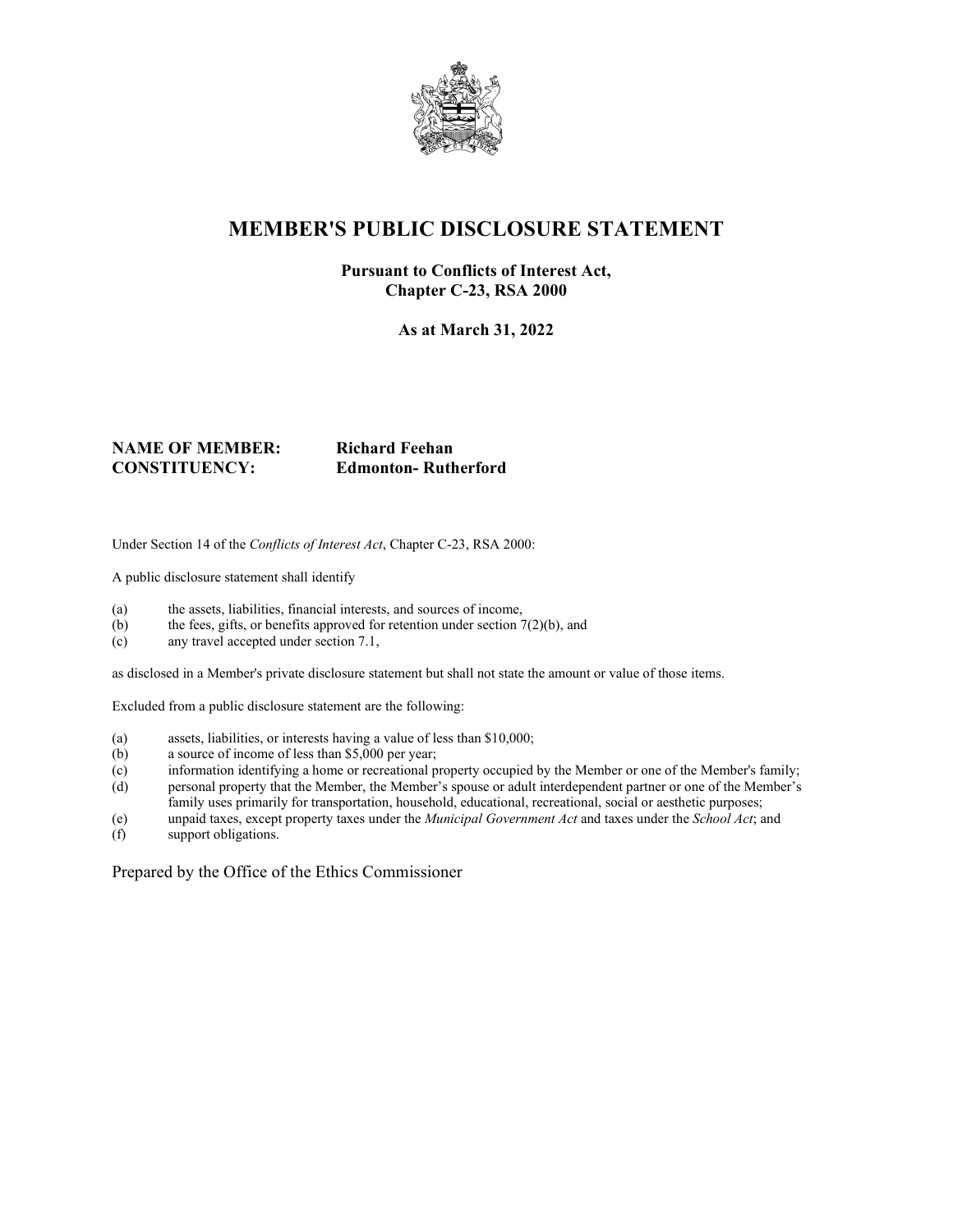### **PUBLIC DISCLOSURE STATEMENT FOR Richard Feehan**

# **FORM 1: MEMBER (Richard Feehan)**

| <b>INCOME</b>                                                                                   |                                                             |
|-------------------------------------------------------------------------------------------------|-------------------------------------------------------------|
| <b>Source</b>                                                                                   | <b>Nature of Income</b>                                     |
| Government of Alberta                                                                           | MLA Indemnity                                               |
| University of Calgary                                                                           | Pension                                                     |
| <b>ASSETS</b>                                                                                   |                                                             |
| <b>Real Property</b>                                                                            | Primary Residence                                           |
| <b>Bank, Trust Company or Other Financial</b><br><b>Institution</b>                             | n/a                                                         |
| <b>Publicly Traded Securities (stocks and bonds)</b><br>and Registered Retirement Savings Plans | NEI Select Growth Portfolio Series A                        |
| <b>Canada Savings Bonds, Guaranteed</b><br><b>Investment Certificates</b>                       | n/a                                                         |
| <b>Mutual Funds</b>                                                                             | n/a                                                         |
| <b>Annuities and Life Insurance Policies</b>                                                    | MLA Group Plan, TD Insurance                                |
| <b>Pension Rights</b>                                                                           | Catholic Social Services, Credential Servus Credit<br>Union |
| <b>Other Assets</b>                                                                             | n/a                                                         |
| <b>Gifts and Personal Benefits</b>                                                              | n/a                                                         |
| <b>Travel on Non-commercial Aircraft</b>                                                        | n/a                                                         |
| <b>LIABILITIES</b>                                                                              |                                                             |
| <b>Mortgages</b>                                                                                | Servus Credit Union                                         |
| <b>Loans or Lines of Credit</b>                                                                 | Servus Credit Union                                         |
| <b>Guarantees</b>                                                                               | n/a                                                         |
| Other                                                                                           | n/a                                                         |
| <b>FINANCIAL INTERESTS</b>                                                                      |                                                             |
| n/a                                                                                             |                                                             |